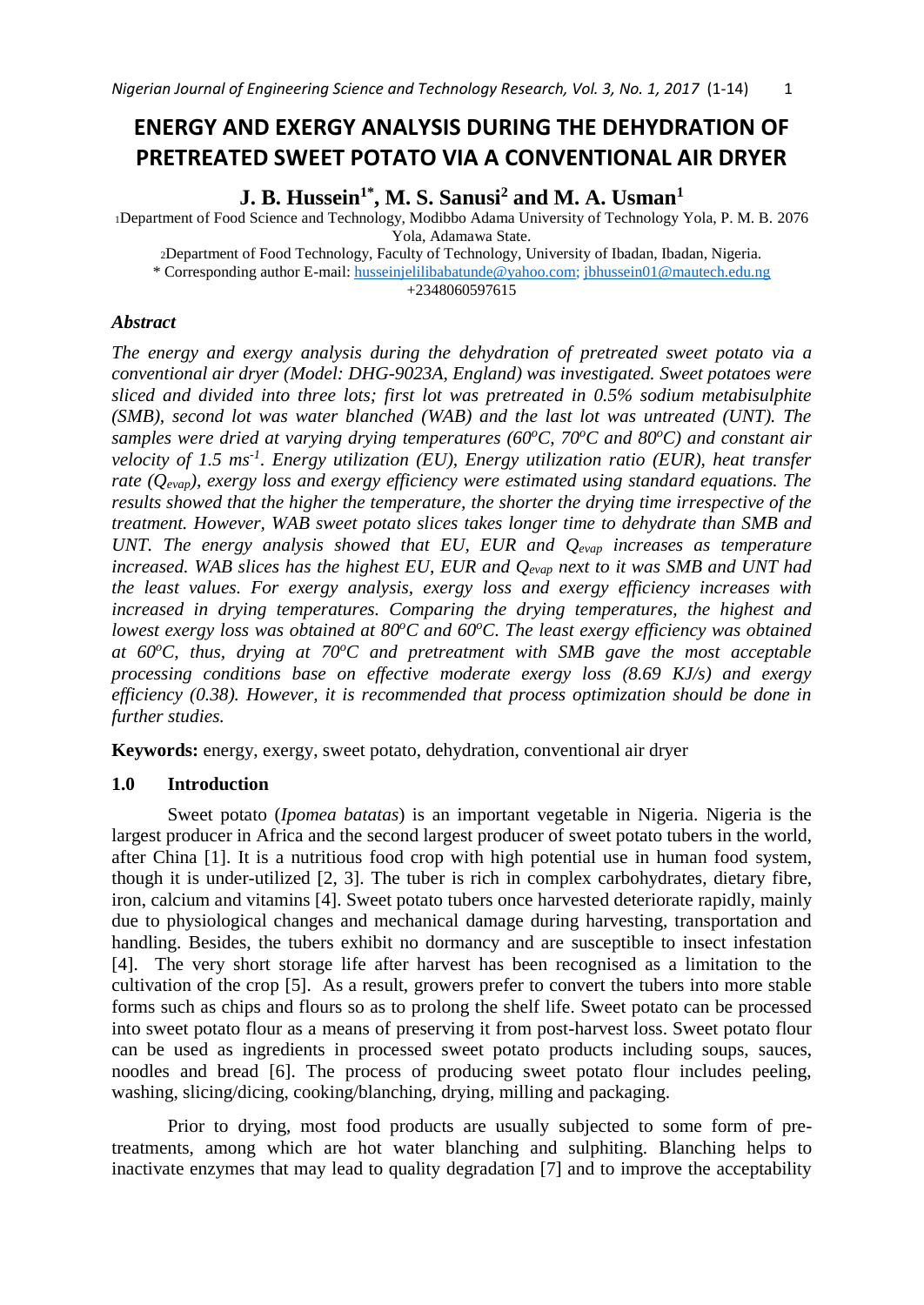of the final product [8]. Hot water blanching and the use of chemicals such as sulphur, methyl and ethyl ester emulsions or alkaline pre-treatment in aqueous solutions of sodium hydroxide, sodium chloride, potassium and sodium carbonate, calcium chloride have been applied to overcome the waxy or fibrous barrier on roots, fruits and vegetables [4, 9-11]. Energy is a major determinant in any production and drying was reported as an energy intensive unit operation [12] thus there is need to analysis the energy and exergy used during the drying of sweet potato. Energy analysis of solar dryers has been an interesting subject for researchers but, it should be noted that the energy analysis does not just show the quality of energy destruction. In the recent years, a new concept has been introduced and used in order to measure the ability of several types of energies to work, known as Exergy[13].

Exergy is the property of the system, which gives the maximum power that can be distracted from the system when it is brought to a thermodynamic equilibrium state from a reference state [13]. Using exergy analysis, based on the first and second laws of thermodynamics, it is possible to infer the true potential of different kinds of energies. Due to thermodynamic irreversibilities, the exergy efficiency of a process is often low in spite of high energy efficiency [14]. Exergy analysis, as is known, evaluates the available energy at different points in a system. [13] reported that in the design of a system, the exergy method provides the useful information to choose the appropriate component design and operation procedure. Exergy is not subject to a conservation law; rather, exergy is consumed or destroyed due to the irreversibility in any process. It is the measure of the potential of a stream to cause change, as a consequence of not being completely stable relative to the reference environment [13]. Quality of energy is evident from daily life experience. For example, heat has a lower energy quality (exergy) compared with work. For this reason, heat cannot be converted into work by 100% efficiency. On the other hand, electricity or mechanical work can be converted to heat completely. Thus, exergy can be calculated by product of energy and quality i.e. Exergy = Energy \* Quality.

Energy and exergy analyses evaluate the available energy at different scenarios in a system and provide useful information required to choose appropriate variables and operating conditions in order to achieve the best performance of a system [15]. The increasing awareness of the fact that energy resources are limited has caused many countries to reexamine their energy policies and take drastic measures in eliminating waste [15]. It has also sparkled interest in the scientific community to take a closer look at the energy conversion devices and to develop new techniques to better utilize the existing limited resources [16]. Previous works on dehydration have been focused on developing mathematical models and studying drying kinetics, which are useful in the design of equipment, and analysis of mass and heat transfer processes [15]. However, little insight is provided for optimization of energy and exergy analyses of the drying process [17]. In addition, documented literature is few on energy and exergy analyses during dehydration of sweet potato, a major unit operation production in sweet potato flour production. Therefore the aim of this research is to study the influence of pretreatments of energy and exergy analysis during the dehydration of sweet potato.

#### **2.0 Materials and Methods**

### **2.1 Source of Material and Experimental Location**

The Sweet potatoes (*Ipomea Batatas*) for this experiment were obtained from the Jimeta Modern Market Yola, Adamawa State. The experiment was conducted in the Laboratories of the Department of Food Science and Technology, Modibbo Adama University of Technology, Yola, Adamawa State and the Department of Food Science and Engineering, Ladoke Akintola University of Technology, Ogbomoso, Oyo State.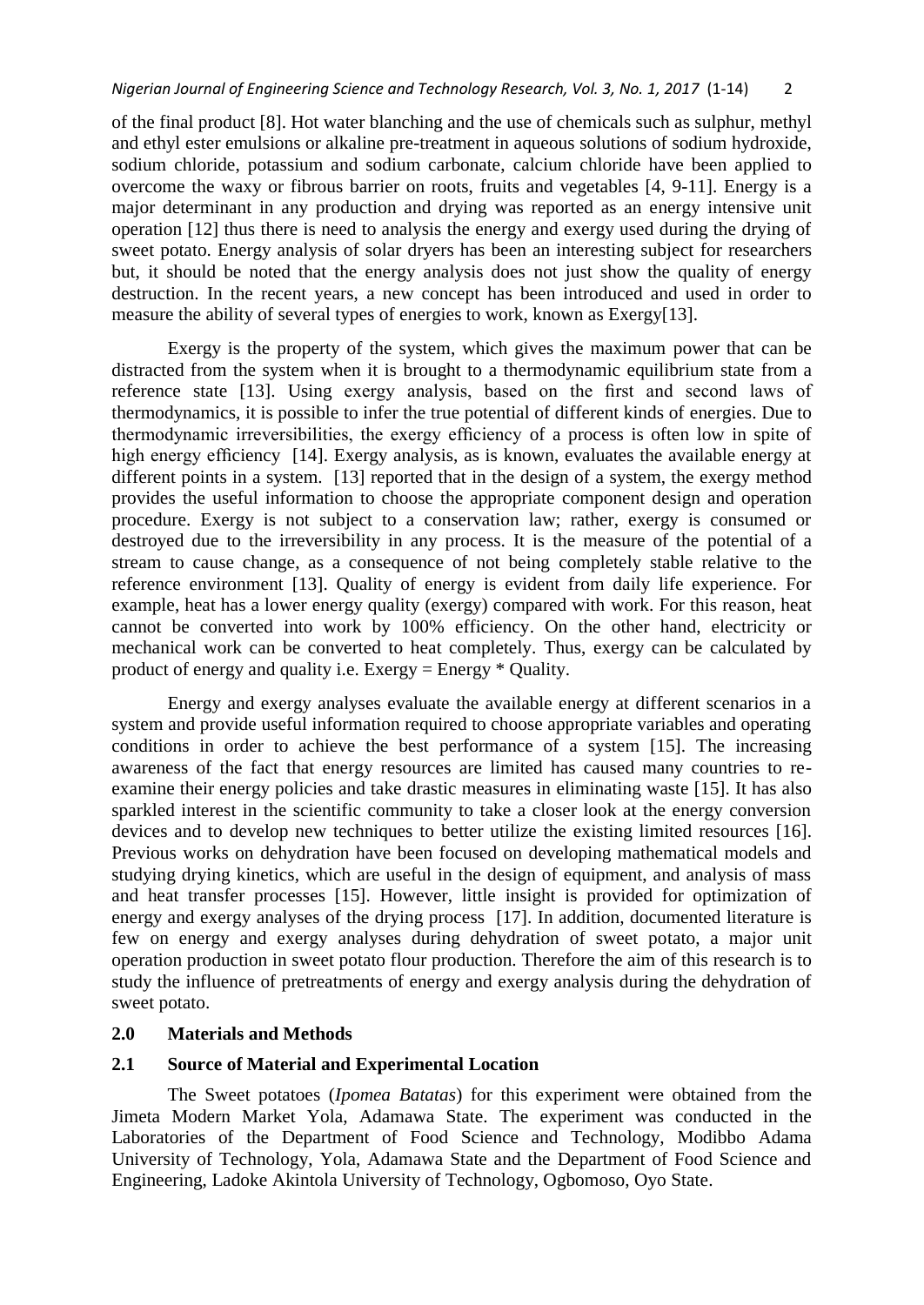## **2.2 Drying Method**

Sweet potatoes were washed in a bowl with clean water and peeled with table knife under water. The peeled potatoes were sliced into uniform surface area 3 cm by 2 cm and thickness of 4 mm. The sliced sweet potatoes were divided into three portions; one portion was pretreated for 5 minute using  $0.5\%$  sodium metabisulphite (SMB) and weighed using a digital weighing balance. The second portion was water blanched (WAB) at 60°C for 5 minute and weighed while the last portion serves as control (UNT). After pre-treating, sweet potato samples were arranged in an oven tray and placed in the oven (Model: DHG-9023A Modified Equipment and Scientific England) adjusted to 60ºC. After 30 minute, the inlet, outlet and ambient temperatures for the drying chamber were measured and recorded. Also the inlet, outlet and ambient temperatures for the dry bulb and wet bulb temperature were measured and recorded in order to obtain values for relative humidity using psychometric calculator. This procedure was repeated at 30 minute interval while recording masses and reintroducing the sample into the dryer until a constant weight is achieved. The drying time required to reach the equilibrium moisture content was 750 min, 840 min and 780 min for UNT, WAB and SMB respectively. The same procedure was repeated for  $70^{\circ}$ C and  $80^{\circ}$ C with the readings being accurately recorded. The drying time required to reach the equilibrium moisture content was  $630$  min,  $720$  min and  $690$  min at  $70^{\circ}$ C and  $450$  min,  $510$ min and 480 min at 80°C for UNT, WAB and SMB respectively. The initial moisture content of the fresh fruits was immediately determined according to [18] method (number 934.01), and found to be  $54.10 \pm 0.25$  g water per 100 g sample.

# **2.3 Energy analysis**

The enthalpies of dry air  $(h_{da})$  and humidity ratios (w) were determined as described by [19] for inlet, outlet and ambient temperatures. Humidity ratios were obtained by using a psychometric calculator.

$$
h_{da} = C_{pda}(T_i - T_{ref}) + (h_{fg} \times w)
$$
  
\nWhere:  $h_{da}$  = enthalpies of dry air (KJ/kg)  
\n $C_{pda}$  = specific heat of dry air (kJ/ [kg K])  
\n $T_i$  = initial temperature (°C)  
\n $T_{ref}$  = reference temperature (°C)  
\n $h_{fg}$  = latent heat of vaporization (kJ/kg)  
\nwe humidity ratio

The energy utilization  $(EU)$  and energy utilization ratio  $(EUR)$  of the drying chamber were estimated by applying the [20] equations:

$$
EU = m_{da}(h_{dai} - h_{dao})
$$
\n(2)  
\n
$$
EUR = \frac{m_{da}(h_{dai} - h_{dao})}{m_{da}(h_{dai} - h_{dae})}
$$
\n(3)  
\nWhere:  $EU =$  energy utilization (KJ/s)  
\n
$$
EUR =
$$
 energy utilization ratio  
\n
$$
m_{da} =
$$
 mass flow rate of drying air (kg/s)  
\n
$$
h_{dai} =
$$
 inlet enthalpy (KJ/kg)  
\n
$$
h_{dao} =
$$
 outlet enthalpy (KJ/kg)  
\n
$$
h_{dae} =
$$
 ambient enthalpy (KJ/kg)  
\nThe rate of heat transfer by evaporation  $Q_{evap}$  was determined using the equation [21],  
\ngiven as:

 $Q_{evap} = mwh_{fg}$  (4) Where:  $Q_{evap}$  heat transfer by evaporation (KJ/s)  $m =$  mass flow rate (kg/s)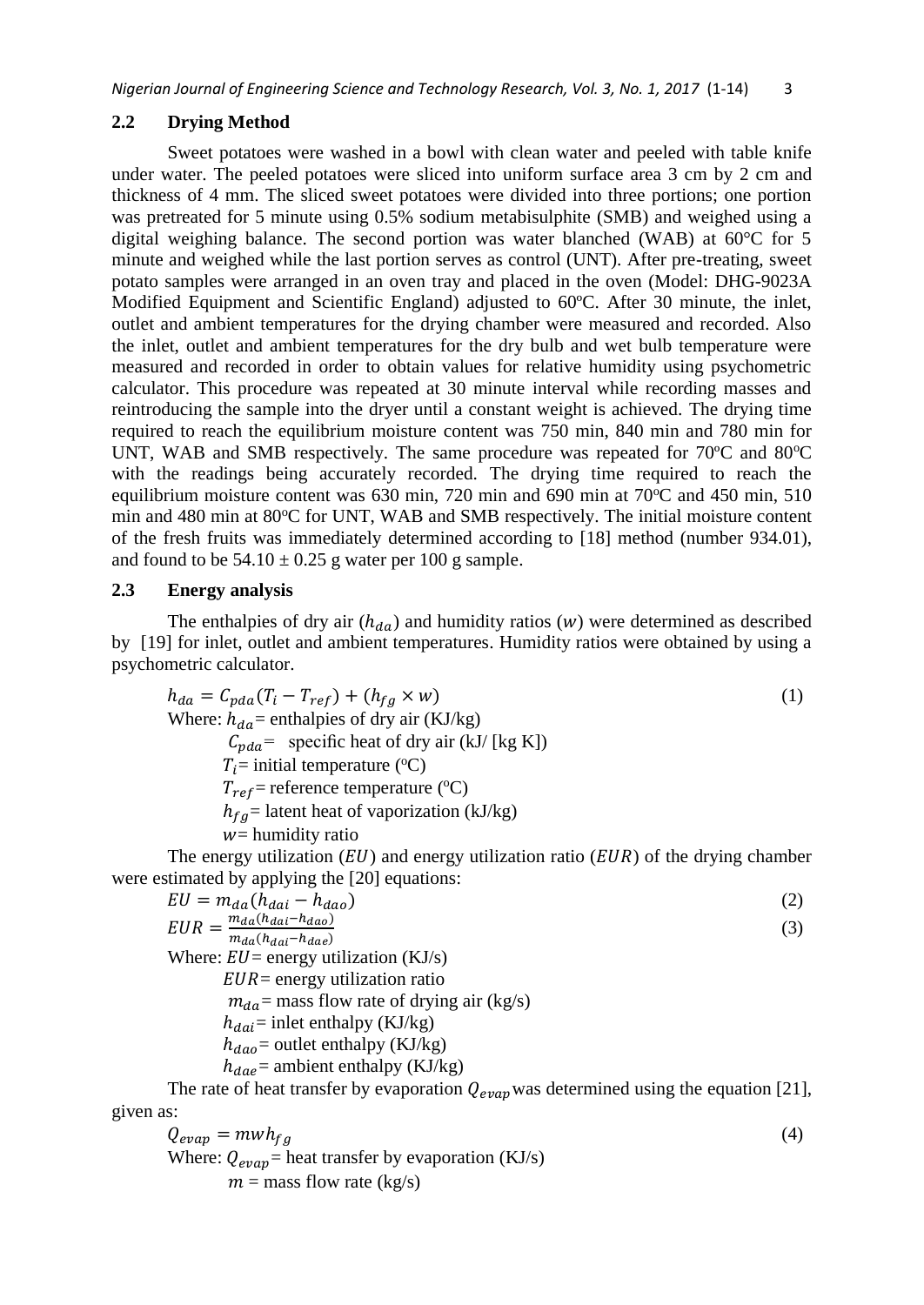#### **2.4 Exergy analysis**

Based on the second law of thermodynamics, total exergy inflow, outflow and losses in the drying chamber was estimated by determining the exergy values at steady and unsteady states [22] [20]. The exergy values were calculated by using the characteristics of the working medium from a first law energy balance as described by [20].

$$
Exergy\ inlet = m_{da}C_{pda} \left[ (T_i - T_{ref}) - T_{ref} \ln \frac{T_i}{T_{ref}} \right]
$$
\n
$$
\tag{5}
$$

$$
Exergy\ outlet = m_{da}C_{pda} \left[ (T_o - T_{ref}) - T_{ref} \ln \frac{T_o}{T_{ref}} \right]
$$
 (6)

The exergy loss and exergy efficiency were calculated as described by [22];  $Exergy loss = Exergy inflow - Exergy outflow$  (7) *Exergy efficiency* =  $\frac{exergy\ inflow-Exergy\ loss}{Eress\ minflow}$  $(8)$ 

$$
E \times E \times E \times E \times E
$$

## **2.5 Data analysis**

The data obtained were analyzed by applying the thermodynamic principle of exergy and energy analysis and calculations were done on an excel sheet for convenience.

#### **3.0 Results and Discussion**

# **3.1 Drying characteristics of sweet potato**

The change in moisture content (dry basis) with drying time (min) for untreated (UNT), sodium metabisulphite (SMB) pretreated and water blanched (WAB) sweet potato was showed in Figure 1. It was observed that the total drying time for UNT sweet potato was 750 min, 630 min and 450 min, WAB was 840 min, 720 min and 510 min and SMB was 780 min, 690 min and 480 min at drying temperature of 60, 70 and 80  $^{\circ}$ C respectively. It was observed that increase in drying temperature reduced the drying time and vice versa. The decrease in moisture content was faster at the initial stage of drying and then slower as drying continued. All curves showed a clear exponential tendency with moisture content decreasing as the drying time increased. The results agree with what was reported by [23]. It was observed that WAB sweet potato sample takes longer time to dry when compared with UNT and SMB samples due to the varying water absorption capacity in the samples. This indicates that pre-treatments also affect the drying time of sweet potato slices. Similar result was reported by [4]. The drying of sweet potato slices exhibited the characteristic moisture desorption behaviour noted for many tuber crops [24], which has been explained to be due to various forms in which water is present in food products. Therefore, it can be observed from the drying characteristic curves that temperature of drying air has a significant effect on the drying time.

#### **3.2 Energy analysis of thin layer dried sweet potato**

The energy analysis of thin layer drying process of sweet potato was performed by using data obtained from experiments to estimate the energy utilization (EU) and energy utilization ratios (EUR). Figure 2 shows the variation of energy utilization (EU) as a function of drying time for the sweet potato samples at different drying air temperature. The EU decreased with increasing the drying time. The EU was high at the initial stage of drying as a result of high moisture content of the samples whilst it decreased steadily as drying continued because of the reduction in moisture content of samples. Similar findings were reported for drying of Coroba slices in an oven dryer [8] and drying of pumpkin slices in convective type dryer [22, 25]. The analysis show that EU increased as temperature increased from  $60 - 80^{\circ}$ C for the sweet potato samples. Energy utilization obtained at  $60^{\circ}$ C varied from one pretreatment to other. The highest EU was obtained during the drying of WAB sweet potato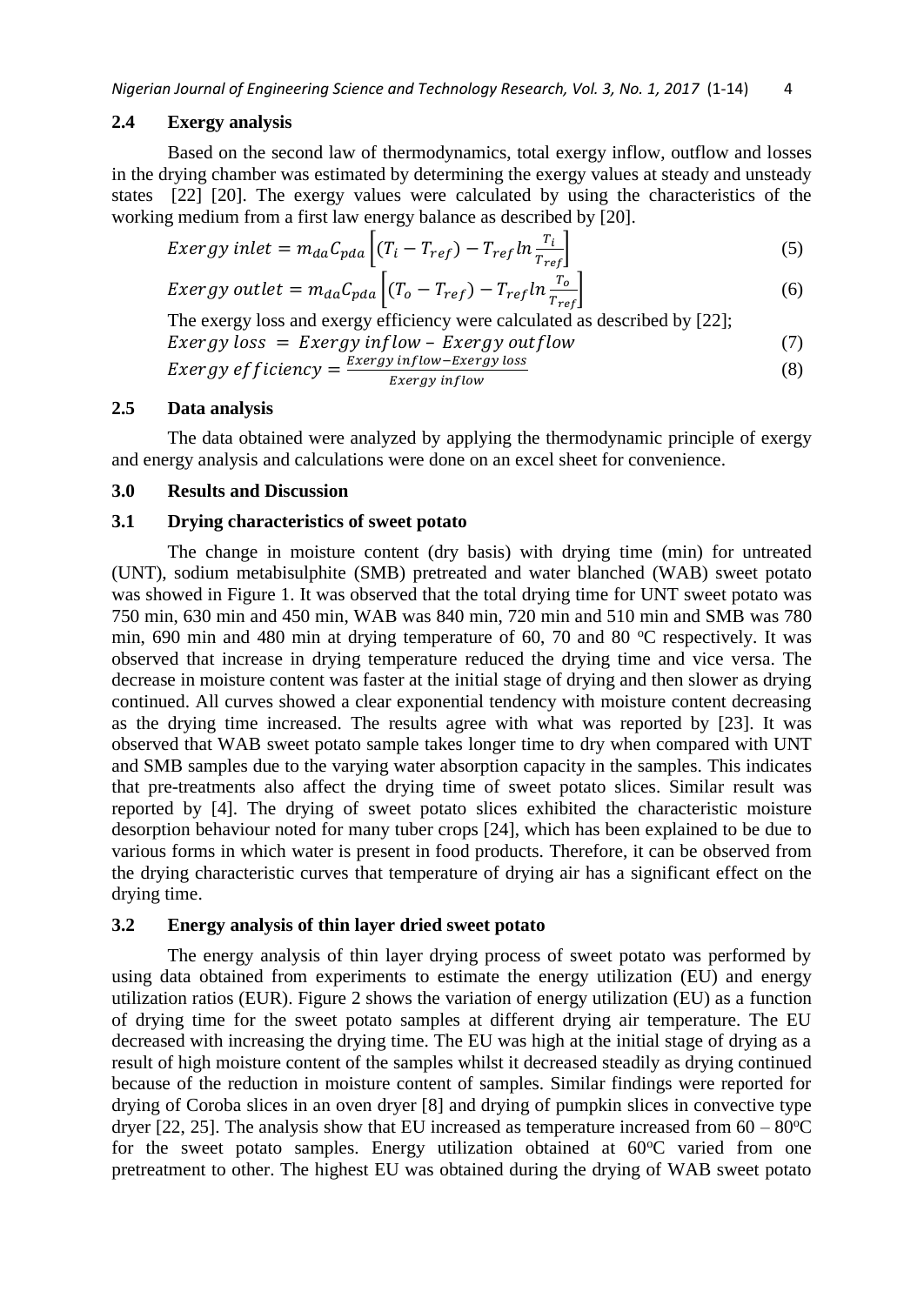slices (157.20 KJ/s). This was followed by the value obtained for the SMB sample (156.30 KJ/s) while the least EU was obtained for the UNT sample (154.90 KJ/s). At  $70^{\circ}$ C, the same trend of result was obtained with the highest EU for the WAB sample (246.50 KJ/s), followed by EU for the SMB sample (245.70 KJ/s), whilst the least EU was obtained for the UNT sample (245.00 KJ/s). At 80 $\degree$ C, the highest EU was obtained for the WAB sample (470.80 KJ/s), next to this was for the SMB treated sample (450.50 KJ/s), while the least EU was obtained for the UNT sample (444.26 KJ/s). The result shows that irrespective of the drying temperature, the EU of water blanched sweet potato slices will be higher due to the high moisture ratio of the samples. The results agree with what was reported by [25] and [26].

Figure 3 shows the variation of energy utilization ratio (EUR) as a function of drying time for different air temperatures and samples. The values of EUR decreased with increasing drying time. Similar result was reported by [22 and 25]. Comparing the three temperatures, maximum value of EUR was obtained at  $60^{\circ}$ C, followed by that obtained at  $70^{\circ}$ C, with the least EUR obtained at 80 °C. These values show that EURs of the drying chamber decreased with the increase in temperature of the drying air. Furthermore, it can be said that the moisture contents of the sweet potato samples affect the energy utilization ratio [22 and 25]. At 60 °C, EUR obtained varies from sample to another. The highest EUR was obtained for the WAB sample (0.883), next to this was that obtained for the SMB sample (0.878) while the least EUR was obtained for UNT sample (0.870). The same trend of results was obtained for samples at 70 and 80°C, respectively. The result shows that the EU and EUR of water blanched sweet potato was higher than sulphite pretreated and untreated samples. The results agree with what reported by [25] and [27].

Figure 4 shows the heat transfer rate due to evaporation of the dryer (Q*evap*) for the sweet potato samples as a function of drying time and different air temperatures. At  $60^{\circ}$ C, Q<sub>evap</sub> varied for the three samples. The highest value was obtained for the WAB sample (1.82) KJ/s), next to this was the value for the SMB treated sample (1.67 KJ/s) whilst the least value was obtained for the UNT sample (1.53 KJ/s). At  $70^{\circ}$ C, the same trend of result was obtained with the highest Q<sub>evap</sub> for the WAB sample (2.12 KJ/s), followed by the SMB treated sample (1.93 KJ/s), whilst the least  $Q_{evap}$  was obtained for the UNT sample (1.79 KJ/s). At 80<sup>o</sup>C, the highest Q*evap* was obtained for the WAB sample (2.45 KJ/s), next to this was for the SMB treated sample (2.16 KJ/s), while the least Q*evap* was obtained for the UNT sample (2.04 KJ/s). The results show that pre-treatments have an effect on the heat of evaporation of Sweet potato samples as the values of the pretreated samples (SMB and WAB) were higher than that of the UNT samples. The rate at which the moisture evaporated for the WAB sample was higher than that of the SMB treated sample. This is as a result of more exposure of the internal pores of Sweet potato samples by the boiling effect during blanching compared to that caused by sulphite thereby allowing easy penetration of heat and hence increasing the rate at which moisture was removed. The results agree with what reported by [28]. The Q*evap* decreases as the surface moisture evaporates until the end of the drying process. This can be explained by the fact that the surface moisture evaporates very quickly due to high heat and mass transfer coefficients in the thin layer drying [28]. It can be pointed out that the drying rate was very high at the initial drying stage but decreased exponentially with time when all surface moisture evaporates as heat diffuses into the material. The analysis showed that the value of Q*evap* increased with increasing air temperature. Comparing the three temperatures, maximum value of Q<sub>evap</sub> was obtained at 80°C (water blanched samples), next to this value was that obtained for the same sample at  $70^{\circ}$ C whilst the least value was obtained for untreated Sweet potato slices at  $60^{\circ}$ C [22 and 25].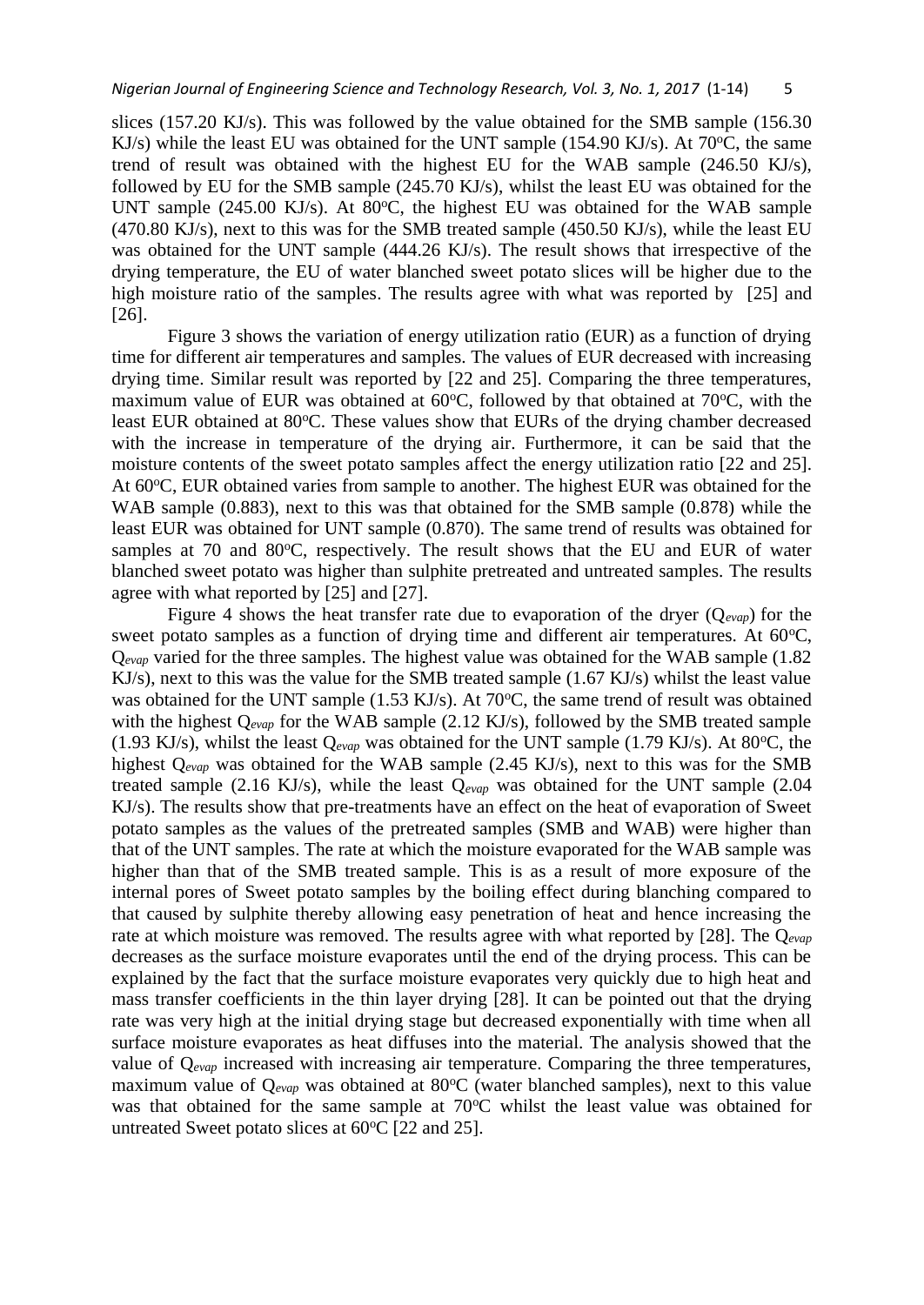#### **3.3 Exergy analysis of thin layer dried sweet potato**

The exergy analysis of thin layer drying process of sweet potato was performed by using data obtained from experiments to estimate the exergy loss and exergy efficiency. Figure 5 shows exergy loss as a function of drying time for the samples at different drying air temperatures. At  $60^{\circ}$ C, exergy loss varied with the highest value obtained for the WAB sample (6.00 KJ/s), next to this was the value for the SMB treated sample (5.76 KJ/s) whilst the least value was obtained for the UNT sample  $(5.51 \text{ KJ/s})$ . At  $70^{\circ}\text{C}$ , the same trend of result was obtained with the highest exergy loss for the WAB sample (9.02 KJ/s), followed by the SMB treated sample (8.69 KJ/s), whilst the least exergy loss was obtained for the UNT sample (8.34 KJ/s). At 80 $\degree$ C, the highest exergy loss was obtained for the WAB sample (14.39 KJ/s), next to this was for the SMB treated sample (13.72 KJ/s), while the least exergy loss was obtained for the UNT sample (13.36 KJ/s). This shows that the values of exergy loss increased with decreasing drying time and increasing temperature. Comparing the three temperatures, the highest exergy loss was obtained at  $80^{\circ}$ C while the least value was obtained at  $60^{\circ}$ C. The results agree with what was reported by [29] [20] [26].

Figure 6 show variation of exergy efficiency as a function of drying time for sweet potato dried at different drying air temperatures. At  $60^{\circ}$ C, exergy efficiency varied with the highest value obtained for the UNT samples (0.31), next to this was the value for the SMB treated sample (0.29) whilst the least value was obtained for the WAB sample (0.25). At 70<sup>o</sup>C, the same trend of result was obtained with the highest exergy efficiency for the UNT sample  $(0.40)$ , followed by the SMB treated sample  $(0.38)$ , whilst the least exergy efficiency was obtained for the WAB sample  $(0.35)$ . At 80 $\degree$ C, the highest exergy efficiency was obtained for the UNT sample (0.44), next to this was for the SMB treated sample (0.42), while the least exergy loss was obtained for the WAB sample  $(0.39)$ . This shows that the value of exergy efficiency decreased with increasing drying time and decreasing temperature. Comparing the three drying air temperatures, maximum exergy efficiency was obtained at 80 $\degree$ C while the least was obtained at 60 $\degree$ C. Higher exergy loss and low exergy efficiency simply means that actual energy was not effectively utilized [22], thus there is need to adopt a processing condition that have low exergy loss and higher exergy efficiency. With respect to the results obtained from this study, UNT samples shows highest exergy efficiency with low exergy, however to prevent enzymatic browning that use to occur in sweet potato, it is imperative to consider SMB samples due to its high exergy efficiency and its tendency to eliminate enzymatic browning reaction that do occur in UNT. Therefore, SMB gave the most acceptable processing conditions base on effective minimum exergy loss (8.69 KJ/s), moderate exergy efficiency (0.38) and good colour outlook.

### **4.0 Conclusion**

This research work provided useful information on the influence of pretreatments on energy and exergy analysis in dehydration of sweet potato slices for instant sweet potato flour. Energy and exergy analysis of sweet potato slices is influence by drying temperature and pretreatment used. Drying at high temperature increases the energy utilization, exergy efficiency and exergy loss. Higher exergy loss and low exergy efficiency simply means that actual energy was not effectively utilized. Thus there is need to adopt a processing condition that have low exergy loss and higher exergy efficiency. With respect to the results obtained, drying at temperature of 70<sup>o</sup>C and pretreatment of sweet potato slices using SMB gave the most acceptable processing conditions base on effective energy utilization, exergy loss, exergy efficiency and ability to prevent enzymatic browning reaction.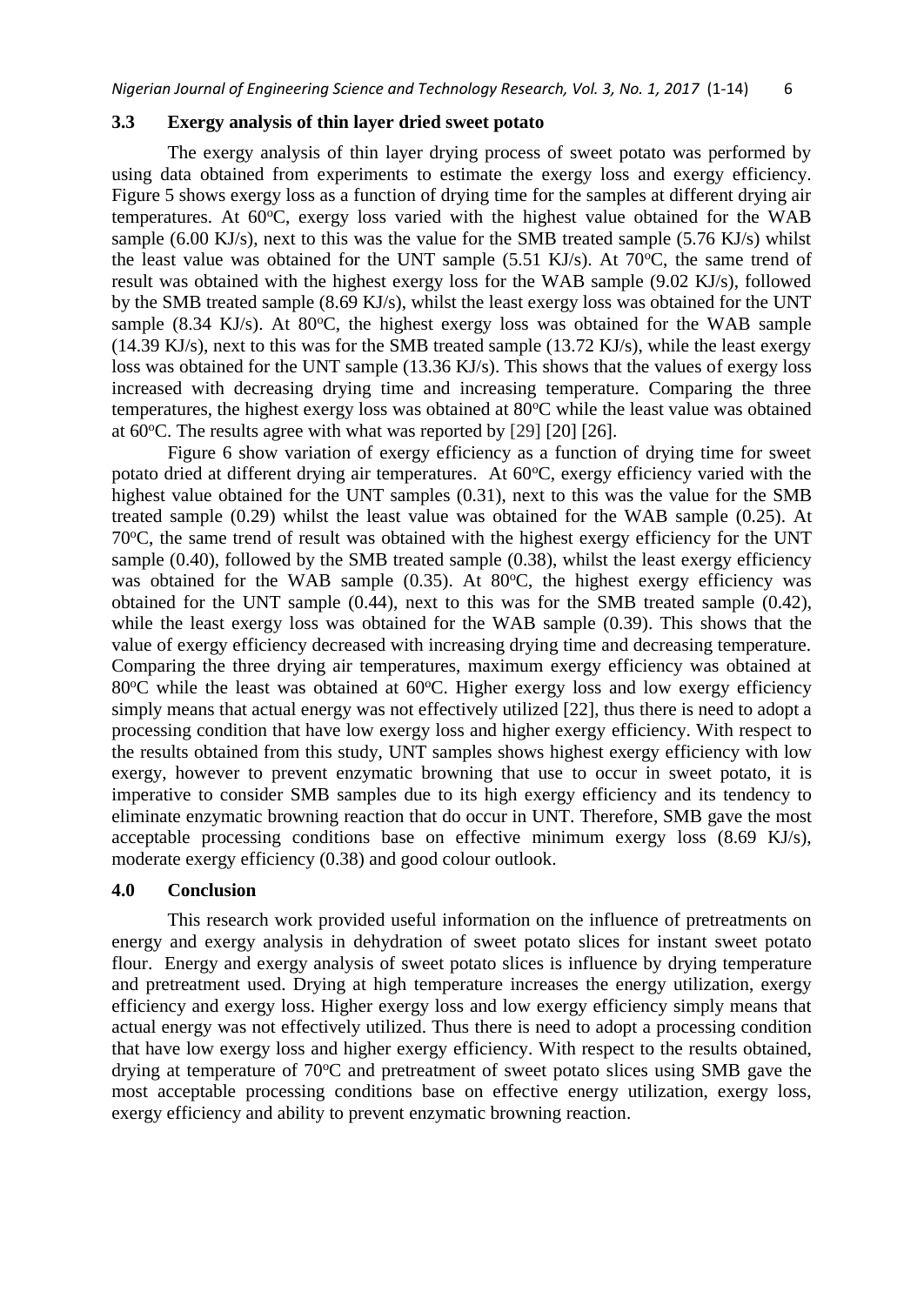# **References**

- 1. FAO (2008). United Nations, Food and Agriculture Organization Statistical Database. 2008: FAOSTAT.
- 2. Van Hal, M. (2000). Quality of Sweet potato Flour during Processing and Storage. Food Reviews International. 16(1):1-37.
- 3. Walter, W., Truong, V. and Espinel, K. (2002). Textural Measurements and Product Quality of Restructured Sweet potato French fries. LWT-Food Science and Technology. 35(3):209-215.
- 4. Dinrifo, R. R. (2012). Effects of Pre-Treatments on Drying Kinetics of Sweet Potato Slices. Agricultural Engineering International: CIGR Journal. 14(3):136-145.
- 5. Okaka, J. and Potter, N. (1997). Tropical Plant Perishables, Handling, Storage and Processing. Silicon Valey.
- 6. Chun, S. Y. and Yoo, B. (2006). Steady and Dynamic Shear Rheological Properties of Sweet Potato Flour Dispersions*.* European Food Research and Technology. 223(3):313-319.
- 7. MORENO-PEREZ, L. F., GASSON-LARA, J. H. and ORTEGA-RIVAS, E. (1996). Effect of Low Temperature-Long Time Blanching on Quality of Dried Sweet Potato. Drying Technology. 14(7-8):1839-1857.
- 8. Babajide, J., et al., (2006). Microbial Quality of Dry Yam "Gbodo" Parboiled With without Adjuncts. African Journal of Biotechnology. 5:278-281.
- 9. Krokida, M. K. and Z.B. Maroulis, Z. B. (2001). Structural Properties of Dehydrated Products during Rehydration. International Journal of Food Science and Technology. 36(5):529-538.
- 10. Doymaz, I., (2007). Air-Drying Characteristics of Tomatoes. Journal of Food Engineering. 78(4):1291-1297.
- 11. Doymaz, I. and Pala, M. (2002). The Effects of Dipping Pretreatments on Air-Drying Rates of the Seedless Grapes. Journal of Food Engineering. 52(4):413-417.
- 12. Darvishi, H. (2012). Energy Consumption and Mathematical Modeling of Microwave Drying Of Potato Slices. Agricultural Engineering International: CIGR Journal. 14(1):94-102.
- 13. Sami, S., Etesami, N. and Rahimi, A. (2011). Energy and Exergy Analysis of an Indirect Solar Cabinet Dryer Based on Mathematical Modeling Results. Energy. 36(5):2847-2855.
- 14. Lior, N. and Zhang, N. (2007). Energy, Exergy, and Second Law Performance Criteria. Energy. 32(4):281-296.
- 15. Akinoso, R. and Edun, K. (2013). Modeling Energy Efficiency during Dehydration Process of Cooked Yam. Agricultural Engineering International: CIGR Journal. 15(4):78-83.
- 16. Cengel, Y. A. and Boles, A. M (2008). Thermodynamics: An Engineering Approach, 6 th Edition. McGraw Hill Companies, Inc., New York.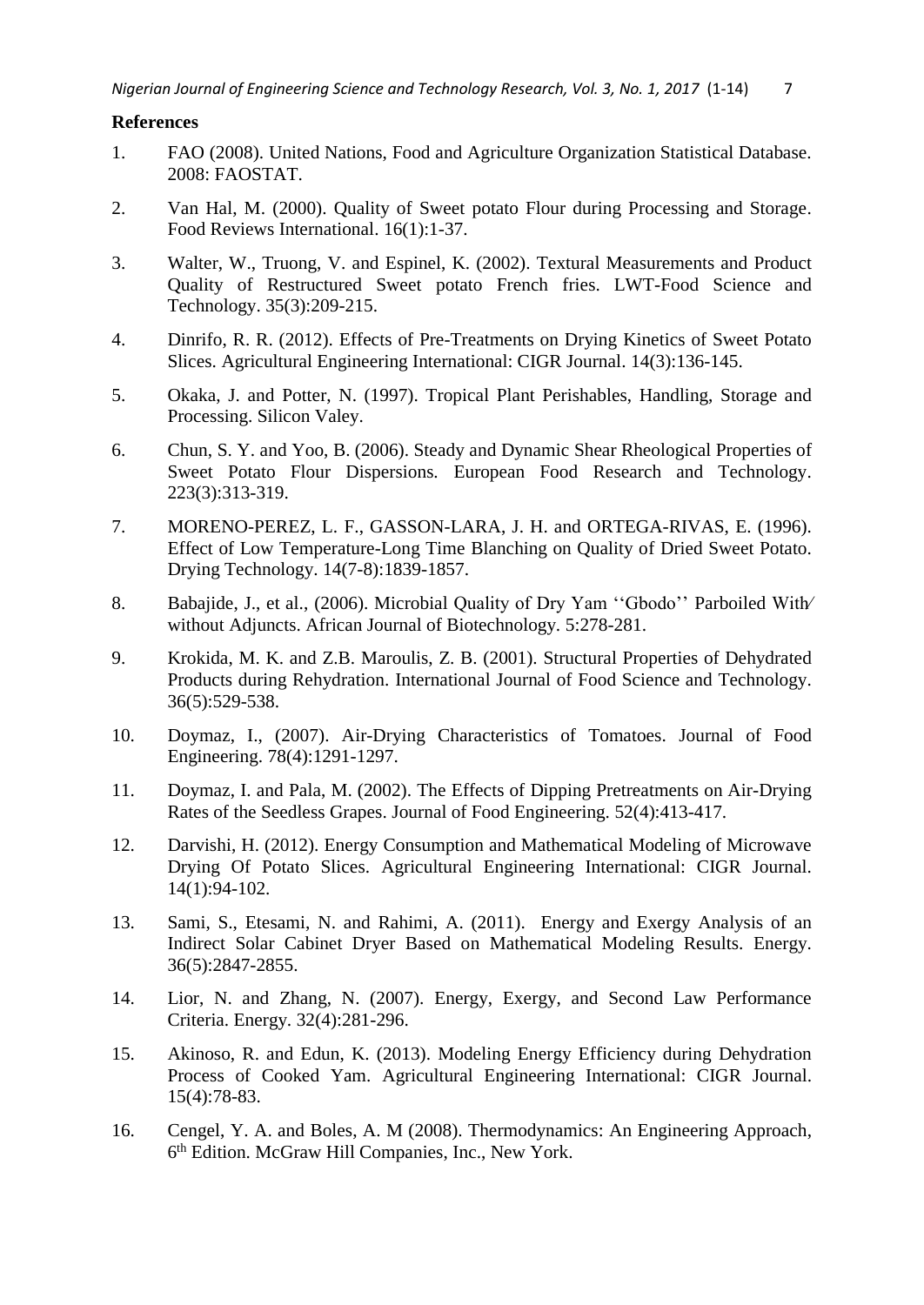- 17. Dincer, I. and Cengel, Y. A. (2001). Energy, Entropy and Exergy Concepts and Their Roles in Thermal Engineering. Entropy. 3(3):116-149.
- 18. AOAC (2000). Official Methods of Analysis of the Association of Official Analytical Chemists. 17 ed. AOAC International, Maryland.
- 19. Singh, P. R. and Heldman, D. R. (2009). Introduction to Food Engineering, ed. 4th, 30 Corporate Drive, Suite 400, Burlington, MA 01803, USA: Academic Press.
- 20. Midilli, A. and Kucuk, H. (2003). Energy and Exergy Analyses of Solar Drying Process of Pistachio. Energy. 28(6):539-556.
- 21. Syahrul, S., Hamdullahpur, F. and Dincer, I. (2002). Thermal Analysis in Fluidized Bed Drying of Moist Particles. Applied Thermal Engineering. 22(15):1763-1775.
- 22. Akpinar, E. K., Midilli, A. and Bicer, Y. (2006). The First and Second Law Analyses of Thermodynamic of Pumpkin Drying Process. Journal of Food Engineering. 72(4): 320-331.
- 23. Kashaninejad, M., et al., (2007). Thin-Layer Drying Characteristics and Modeling of Pistachio Nuts. Journal of Food Engineering. 78(1):98-108.
- 24. Tunde-Akintunde, T. and Afon, A. (2010). Modeling of Hot-Air Drying of Pretreated Cassava Chips. Agricultural Engineering International: CIGR Journal. 12(2):34-41.
- 25. Akpinar, E. K., Midilli, A. and Bicer, Y. (2005). Energy and Exergy of Potato Drying Process via Cyclone Type Dryer. Energy Conversion and Management. 46(15):2530- 2552.
- 26. Prommas, R., Rattanadecho, P. and Cholaseuk, D. (2010). Energy and Exergy Analyses in Drying Process of Porous Media Using Hot Air. International Communications in Heat and Mass Transfer. 37(4):372-378.
- 27. Ratanadecho, P., Aoki, K. and Akahori, M. (2001). Experimental and Numerical Study of Microwave Drying in Unsaturated Porous Material. International Communications in Heat and Mass Transfer. 28(5):605-616.
- 28. Corzo, O., et al. (2008). Energy and Exergy Analyses of Thin Layer Drying of Coroba Slices. Journal of Food Engineering. 86(2):151-161.
- 29. Lampinen, M. J. and Heikkinen, M. A. (1995). Exergy Analysis for Stationary Flow Systems with Several Heat Exchange Temperatures*.* International Journal of Energy Research. 19(5):407-418.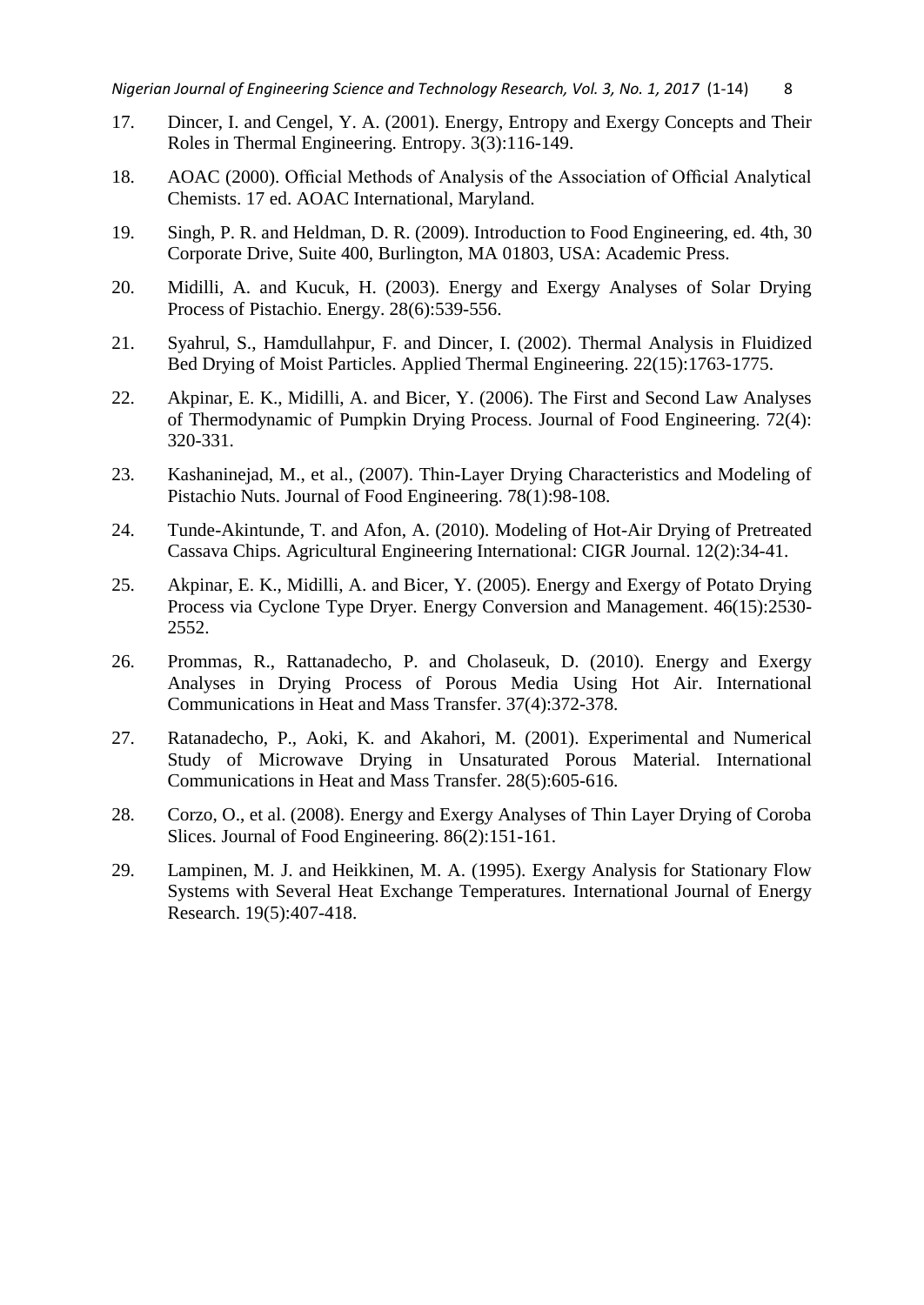

Figure 1: Variation in moisture content (dry basis) with drying time (min) for sweet potato samples at 60ºC, 70ºC and 80ºC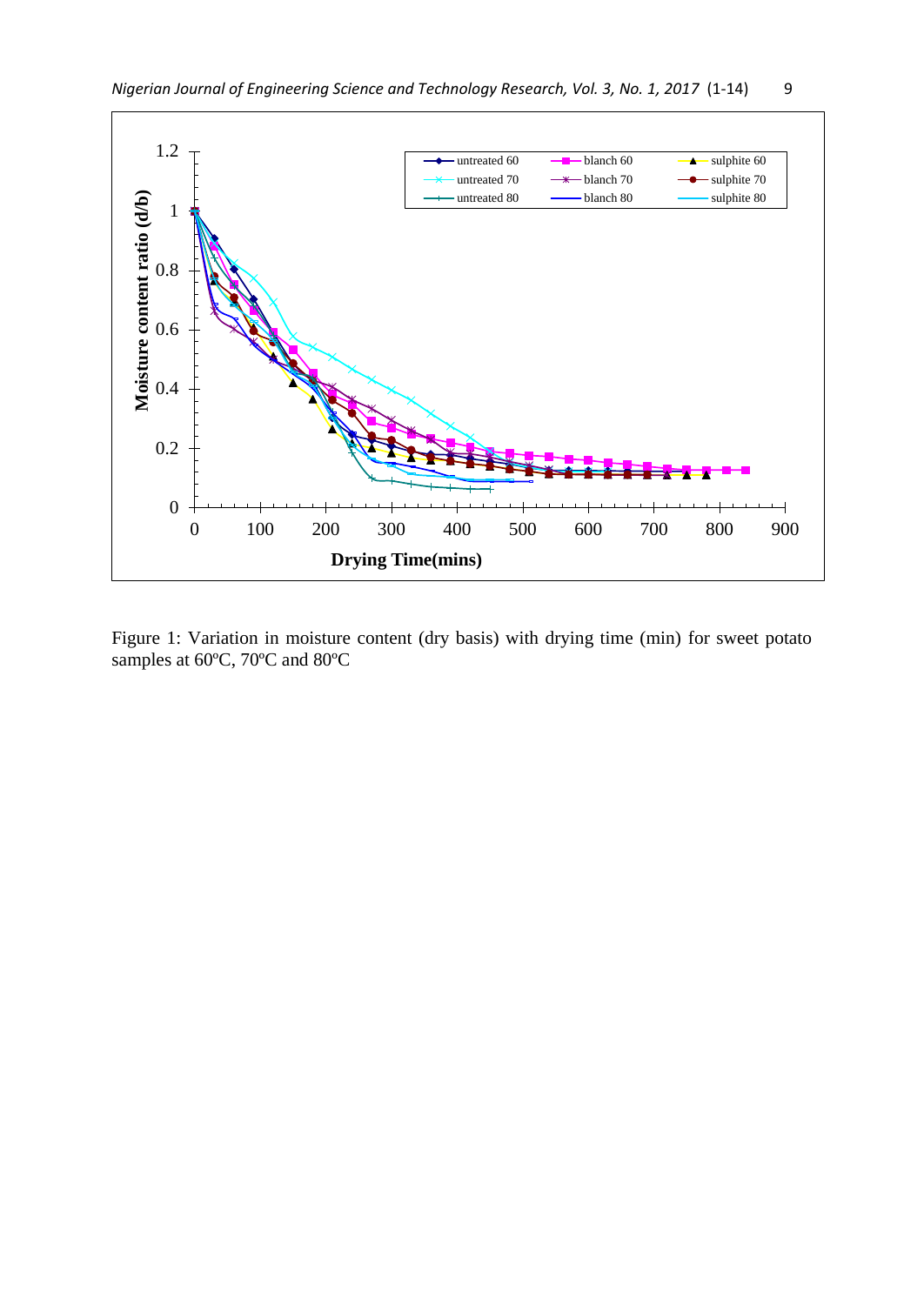

Figure 2: Variation of energy utilization with drying time for sweet potato samples at 60ºC, 70ºC and 80ºC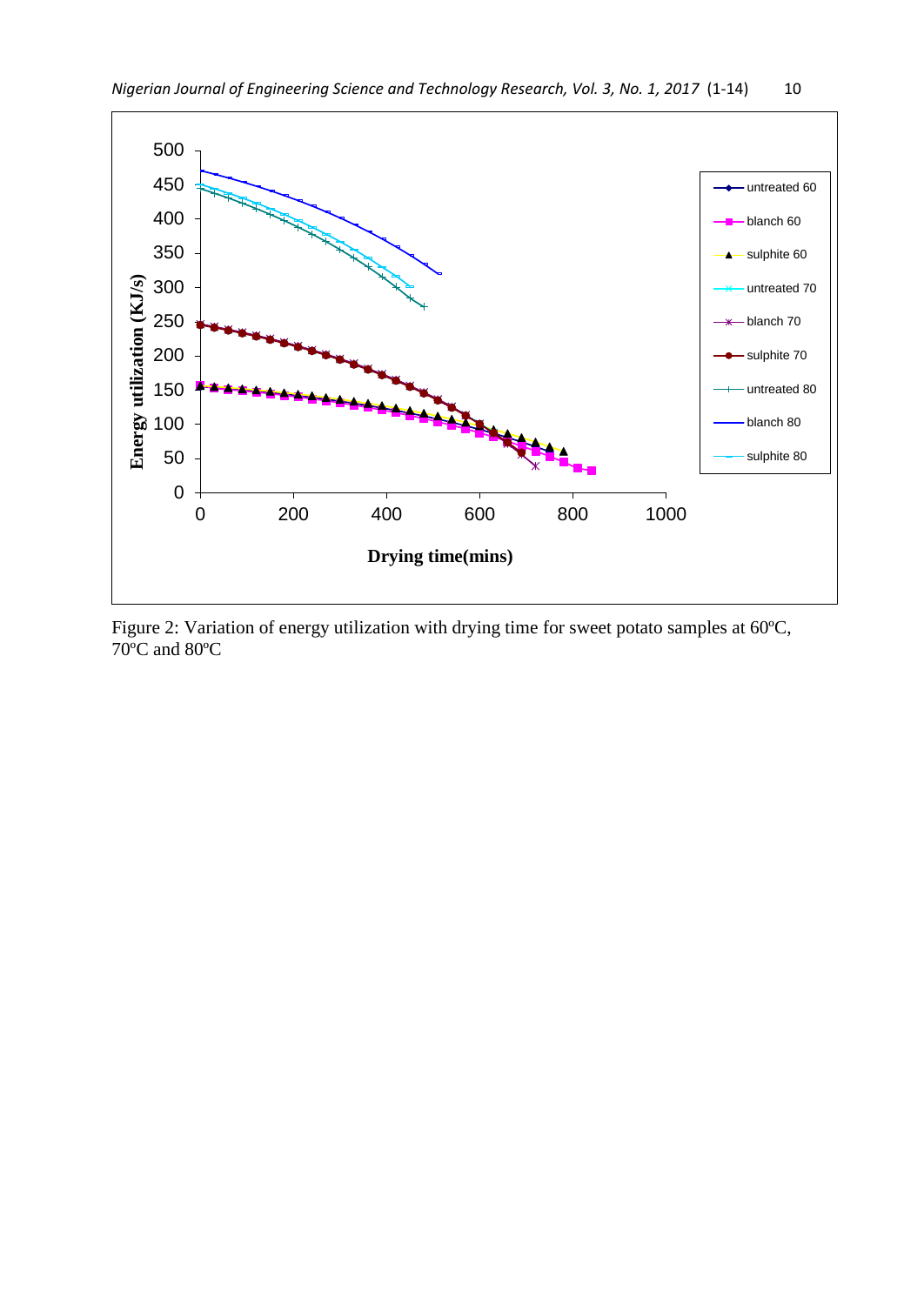

Table 3: Variation of energy utilization ratio with drying time for sweet potato samples at 60ºC, 70ºC and 80ºC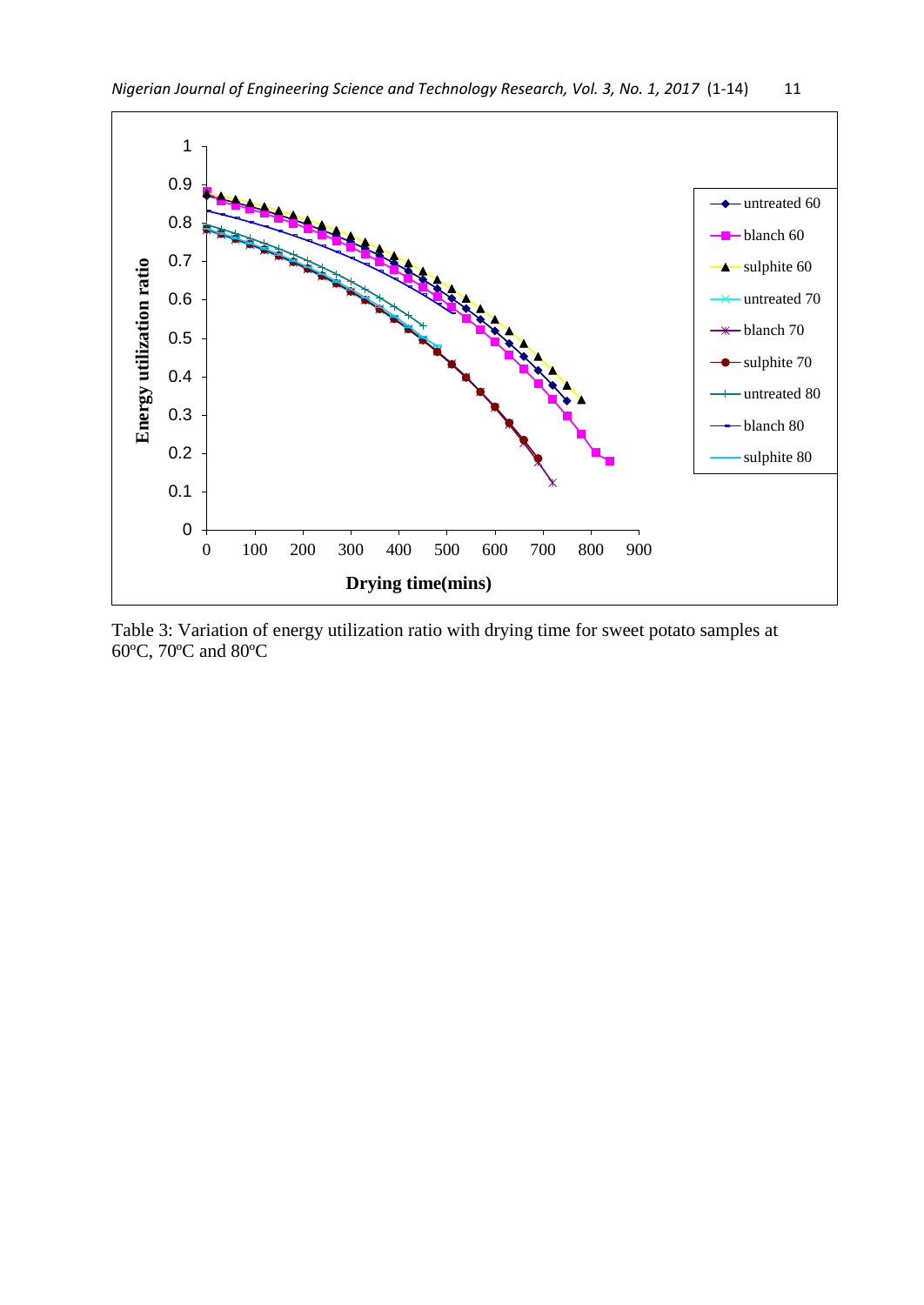

Figure 4: Variation of heat of evaporation with drying time for sweet potato samples at 60ºC, 70ºC and 80ºC.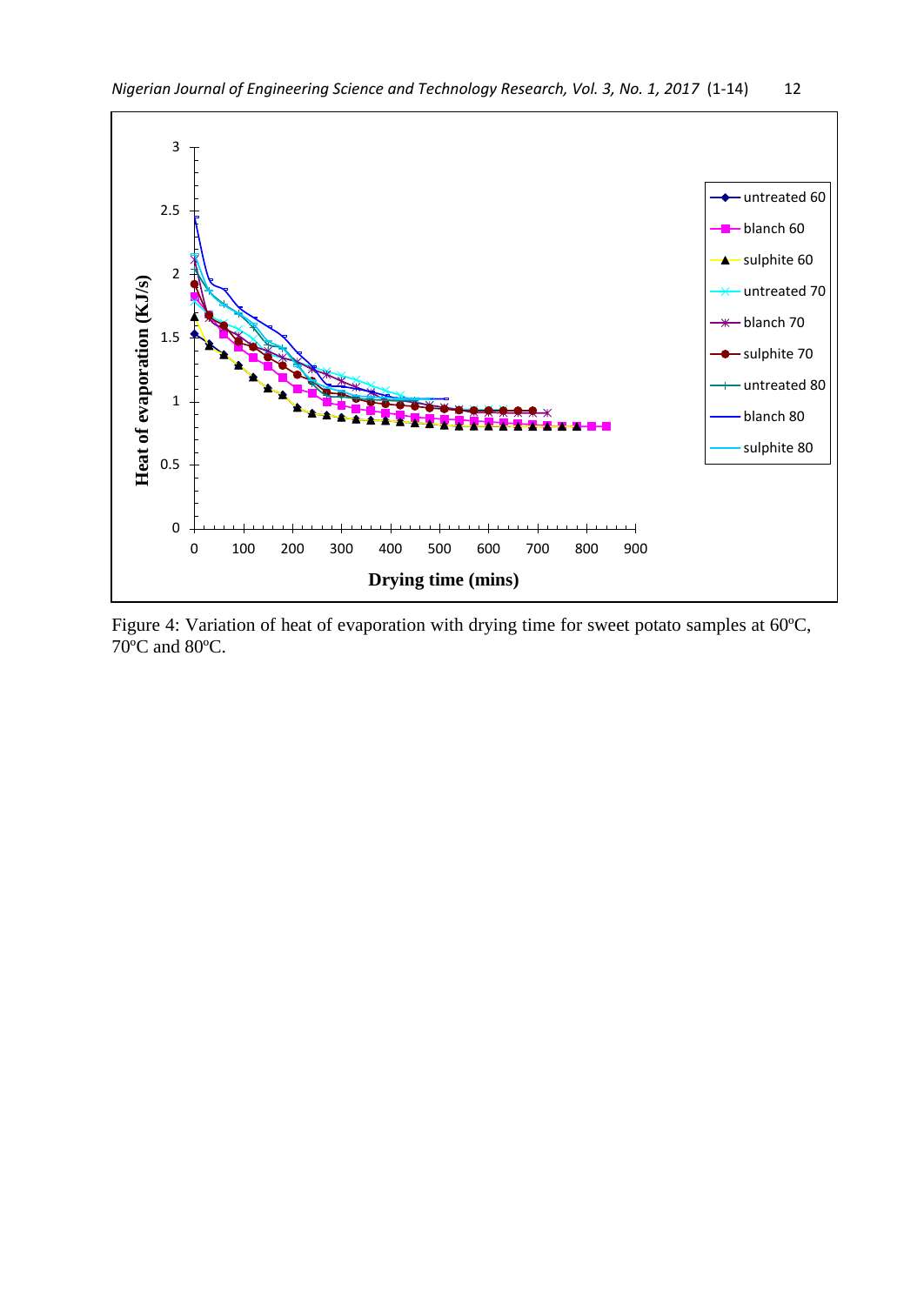

Figure 5: Variation of exergy loss with drying time for sweet potato samples at 60ºC, 70ºC and 80ºC